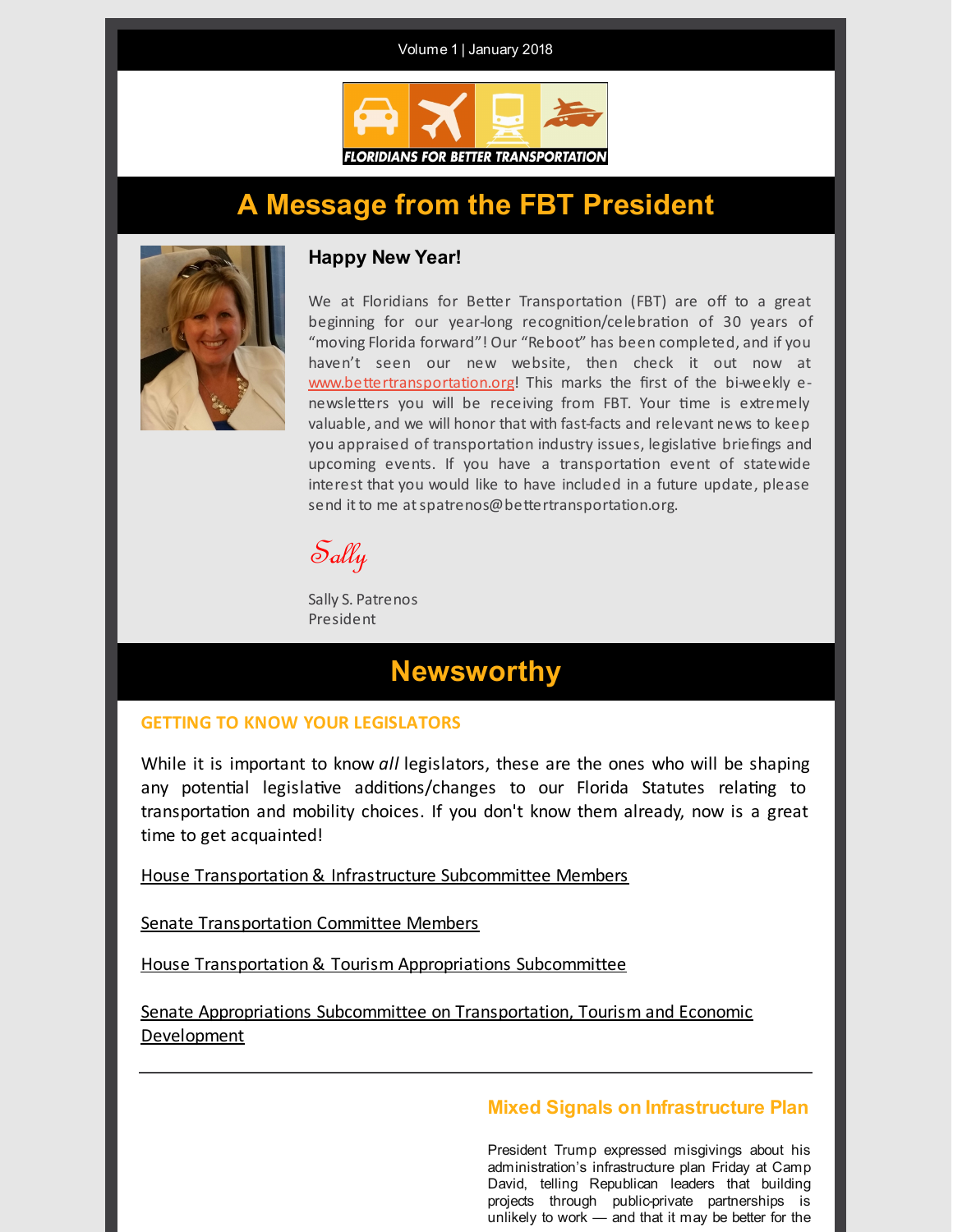

government to pursue a different path.

#### **Full Artide**

## **2018 Legislative Session: Cracking Down on Texting & Driving**

Support is growing to make Florida the 46th state in which texting while driving is a primary offense, meaning that police could stop and ticket motorists for that reason alone.



### **Full Artide**



## **Civil Engineers Support New Senate Bridge Bill**

Just-introduced legislation from U.S. Senate Democrats that would pour \$75 billion over a decade into a new competitive grant program for repairing the nation's structurally shoddy bridges has received overwhelming support even before being assigned a bill number.

#### **Full Artide**

# **Upcoming Events**

## **January 8th**

**Annual Associated Industries of Florida Reception to honor the Legislature 5:30 to 8 PM (invitation only)**

## **January 9th**

**2018 Legislative Session opens**

## **January 30th**

**Florida Trucking Day at the Capitol in Tallahassee; includes the Board of Directors Meeting (3:00 PM) and Legislative Reception (5:30 PM). For more information, call (850) 222-9900.**

## **February 8-9**

**Florida Construction Conference; Hyatt Regency International Drive, Orlando; For information, contact FTBA at (850) 942-1404.**